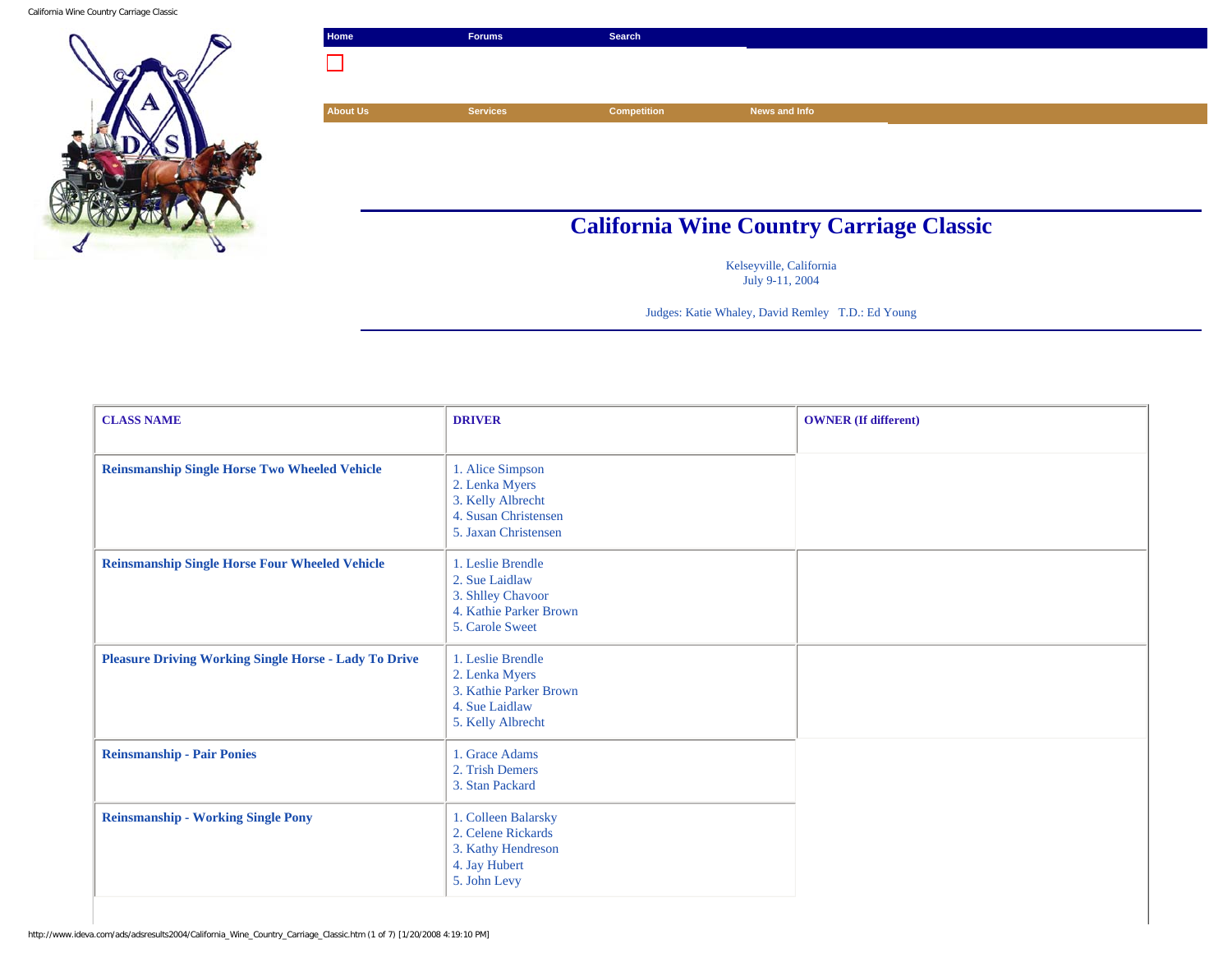| <b>Pleasure Driving - Working Single Horse, Gentlemen to</b><br><b>Drive</b> | 1. John Levy                                                                                        |
|------------------------------------------------------------------------------|-----------------------------------------------------------------------------------------------------|
| <b>Turnout, Single Horse - Lady To Drive</b>                                 | 1. Leslie Brendle<br>2. Lenka Myers<br>3. Kathie Parker Brown<br>4. Alice Simpson<br>5. Sue Laidlaw |
| <b>Tunrout Single Horse Gentlemen To Drive</b>                               | 1. John Levy<br>2. Kathie Parker Brown<br>3. Dan Moore<br>4. Carole Sweet                           |
| <b>Sporting Carriage</b>                                                     | 1. Stan Packard                                                                                     |
| <b>Tunrout, Single Pony</b>                                                  | 1. Kathy Freeman<br>2. Kathy Henderson<br>3. John Levy<br>4. Jay Hubert<br>5. Deann Cooley          |
| <b>Ride &amp; Drive Horse</b>                                                | 1. Laura Stevens<br>2. Carol Thorn<br>3. Alice Simpson<br>4. Kelly Albrecht<br>5. Shelly Chavoor    |
| <b>Reinsmanship - Single Pony</b>                                            | 1. Celene Rickards<br>2. Jay Hubert<br>3. Kathy Freeman<br>4. Jo Dee Howard<br>5. Diana Cooley      |
| <b>Pleasure Driving Working Pair Horses</b>                                  | 1. Valerie Daidah<br>2. Trish Demers<br>3. Hale Allen                                               |
| <b>Pleasure Driving Single Maiden Driver</b>                                 | 1. Alice Simpson<br>2. Kelly Albrecht<br>3. Judy Moore<br>4. Glynis Crabb<br>5. Jan Kaldemen        |
| <b>Turnout Pair Ponies</b>                                                   | 1. Stan Packard<br>2. Patricia Demers<br>3. Grace Adams                                             |
| <b>Reinsmanship Single Maiden Driver</b>                                     | 1. Kelly Albrecht<br>2. Alice Simpson                                                               |
| <b>Turnout Pair Horses</b>                                                   | 1. Valerie Daidah<br>2. Hale Allen<br>3. Trish Demers                                               |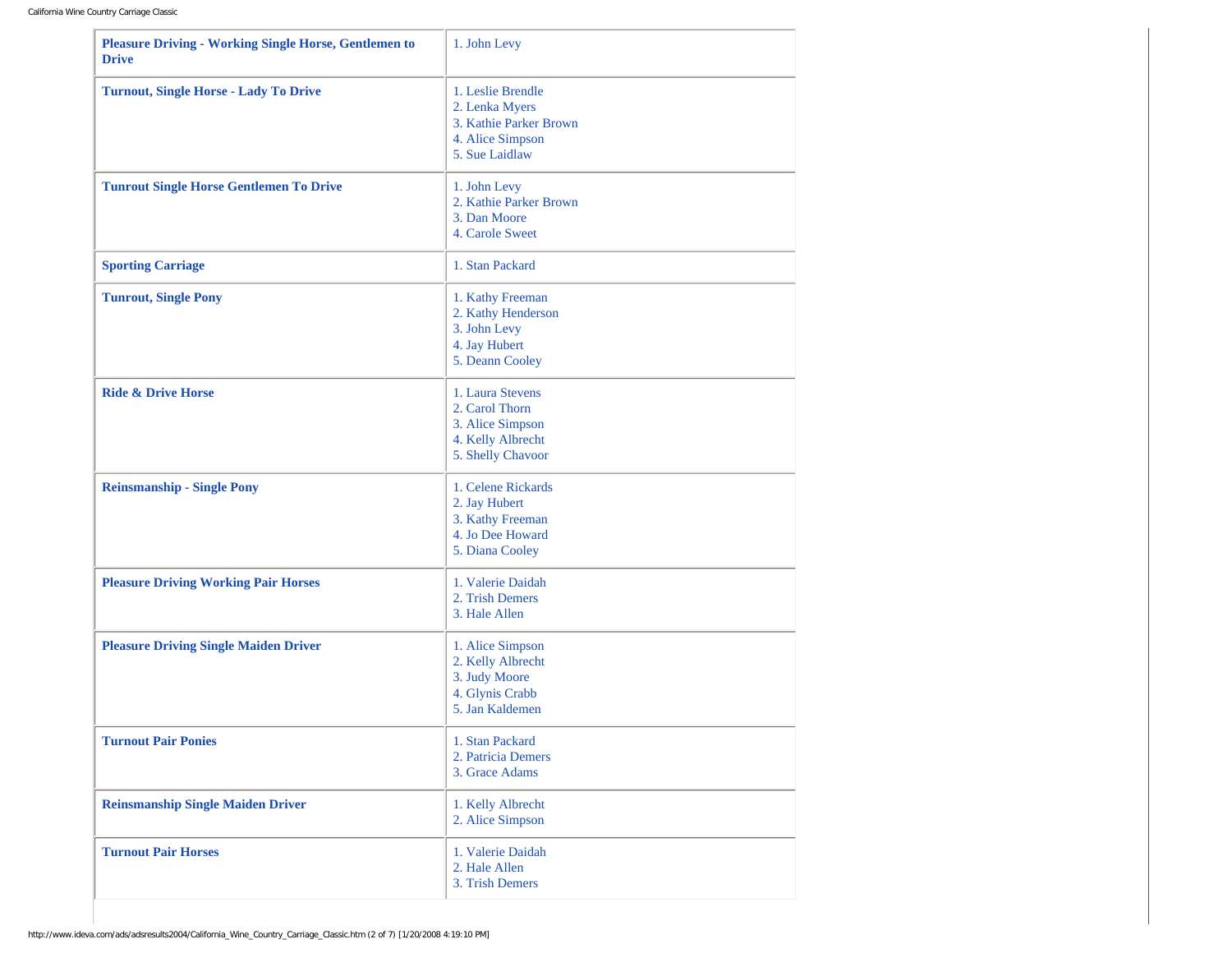| <b>Turnout Single Miniature Horse</b><br><b>Reinsmanship Pair Horses</b> | 1. Jim Jeffrey<br>2. Nancy Turner<br>3. Llinda Jeffrey<br>4. Jackie Mills<br>5. Brianna Sweet<br>1. Valerie Daidah<br>2. Trish Demers<br>3. Hale Allen |
|--------------------------------------------------------------------------|--------------------------------------------------------------------------------------------------------------------------------------------------------|
| <b>Ride &amp; Drive Pony</b>                                             | 1. Kathy Henderson<br>2. Laura Stevens                                                                                                                 |
| <b>Presentation Drive Single Horse Lady To Drive</b>                     | 1. Pat Holmes<br>2. Phyllis Rumley<br>3. Shelley Chavoor<br>4. Susan Christensen<br>5. Sue Laidlaw                                                     |
| <b>Presentation Drive Pair Ponies</b>                                    | 1. Hale Allen                                                                                                                                          |
| <b>Presentation Drive Single Pony</b>                                    | 1. Celene Rickards<br>2. Kathy Henderson<br>3. John Levy<br>4. Kathy Freeman<br>5. Carole Sweet                                                        |
| <b>Presentation Drive Pair Ponies</b>                                    | 1. Grace Adams<br>2. Jane Wangsgard<br>3. Stan Packard                                                                                                 |
| <b>Presentation Drive Single Miniature Horse</b>                         | 1. Jim Jeffrey<br>2. Nancy Turner<br>3. Linda Jeffrey<br>4. Jackie Mills                                                                               |
| <b>Presentation Drive Single, Draft Horse</b>                            | 1. Michael Holmberg                                                                                                                                    |
| Presentation Drive, Single Horse or Pony, Jr. To Drive                   | 1. Breanna Sweet<br>2. Caitlin Smith                                                                                                                   |
| <b>Presentation Drive, Tandem Ponies</b>                                 | 1. Jay Hubert                                                                                                                                          |
| <b>Reinsmanship, Single Draft Horse</b>                                  | 1. Michael Holmberg                                                                                                                                    |
| <b>Reinsmanship Pair or Multiple Hitch Draft Horses</b>                  | 1. Mike Lorenzini<br>2. Michael Adams                                                                                                                  |
| <b>Pleasure Driving Working Single Jr. To Drive</b>                      | 1. Caitlin Smith<br>2. Katlyn Ball<br>3. Luke Purcell<br>4. Rita Purcell                                                                               |
| <b>Turnout, Tandem Horses or Pair</b>                                    | 1. Jay Hubert<br>2. Bridgette Marie Ruston                                                                                                             |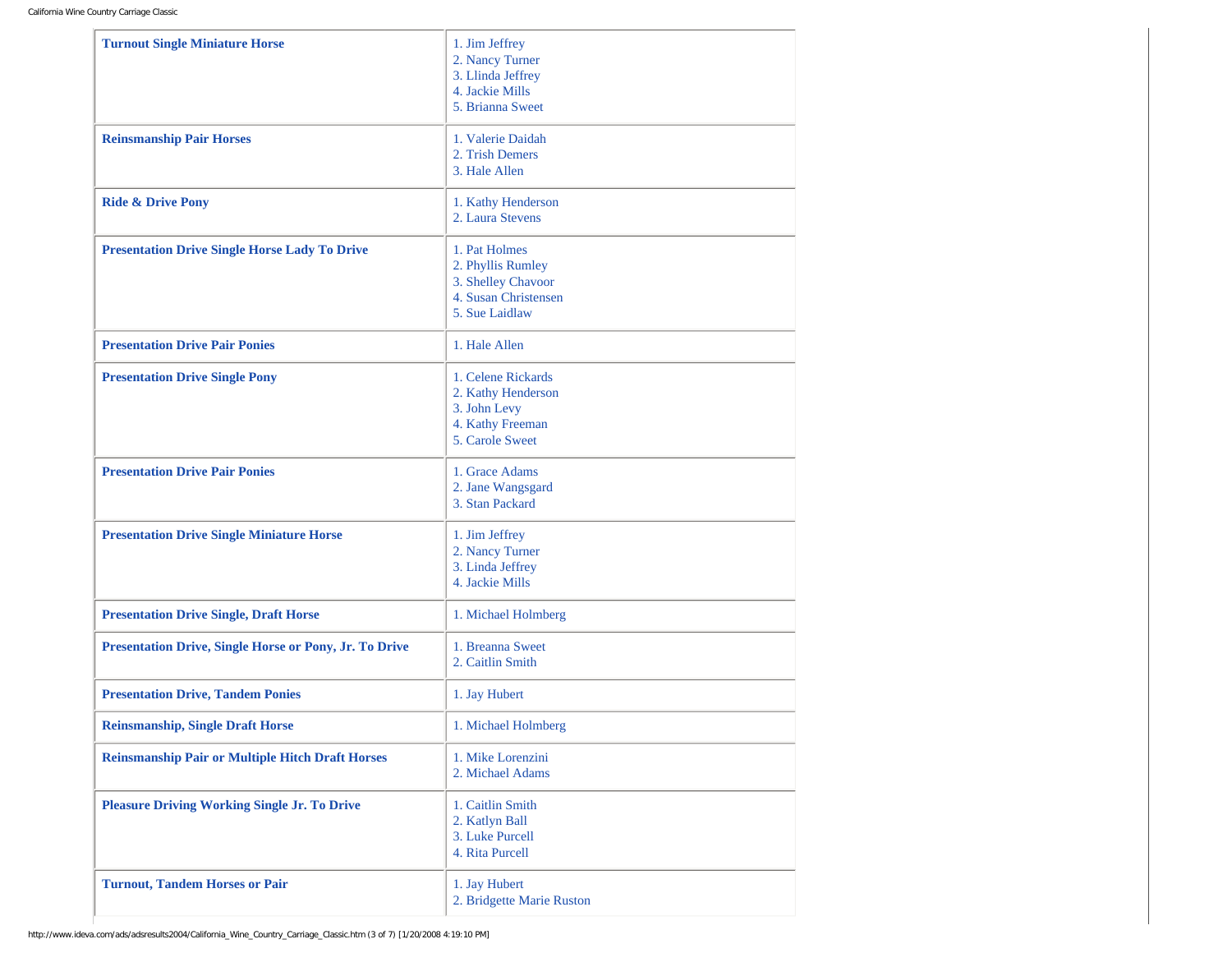| <b>Gig, or Horse or Pony</b>                          | 1. Celene Rickards<br>2. Lenka Myers<br>3. Barbara Kroboth<br>4. Carol Thorn                        |
|-------------------------------------------------------|-----------------------------------------------------------------------------------------------------|
| <b>Turnout, Single Draft Horse</b>                    | 1. Michael Holmberg                                                                                 |
| <b>Reinsmanship, Single Jr. to Drive</b>              | 1. Caitlin Smith<br>2. Katlyn Ball<br>3. Rita Purcell<br>4. Luck Purcell                            |
| <b>Reinsmanship Tandem Horses or Ponies</b>           | 1. Jay Hubert<br>2. Bridgette Marie Ruston                                                          |
| <b>Pleasure Driving Working Single Minatures</b>      | 1. Jim Jeffrey<br>2. Nancy Turner<br>3. Linda Jeffrey<br>4. Jackie Mills                            |
| <b>Antique Carriage Only, Period Costume Required</b> | 1. Debbie Packard<br>2. Jan Robinson                                                                |
| <b>Utility Driving Single Horse</b>                   | 1. Phyllis Rumley<br>2. Corrie Brooks<br>3. Leslie Brendle<br>4. Valerie Daidah<br>5. Alice Simpson |
| <b>Utility Driving Single Pony</b>                    | 1. Kathy Freeman<br>2. Jo Dee Howard<br>3. Colleen Balarsky<br>4. Diana Cooley<br>5. Glynis Crabb   |
| <b>Utility Driving Pair Horses</b>                    | 1. Grace Adams<br>2. June Wangsgard                                                                 |
| <b>Utility Driving Single Miniature Horse</b>         | 1. Carole Sweet<br>2. Jackie Mills                                                                  |
| <b>Utility Driving Tandem Ponies</b>                  | 1. Jay Hubert                                                                                       |
| <b>Utility Driving, Jr. To Drive</b>                  | 1. Caitlin Smith<br>2. Luke Purcell                                                                 |
| <b>Utility Driving Pair Horses</b>                    | 1. Trish Demers<br>2. Hale Allen                                                                    |
| <b>Utility Driving Multiple Draft</b>                 | 1. Michael Adams                                                                                    |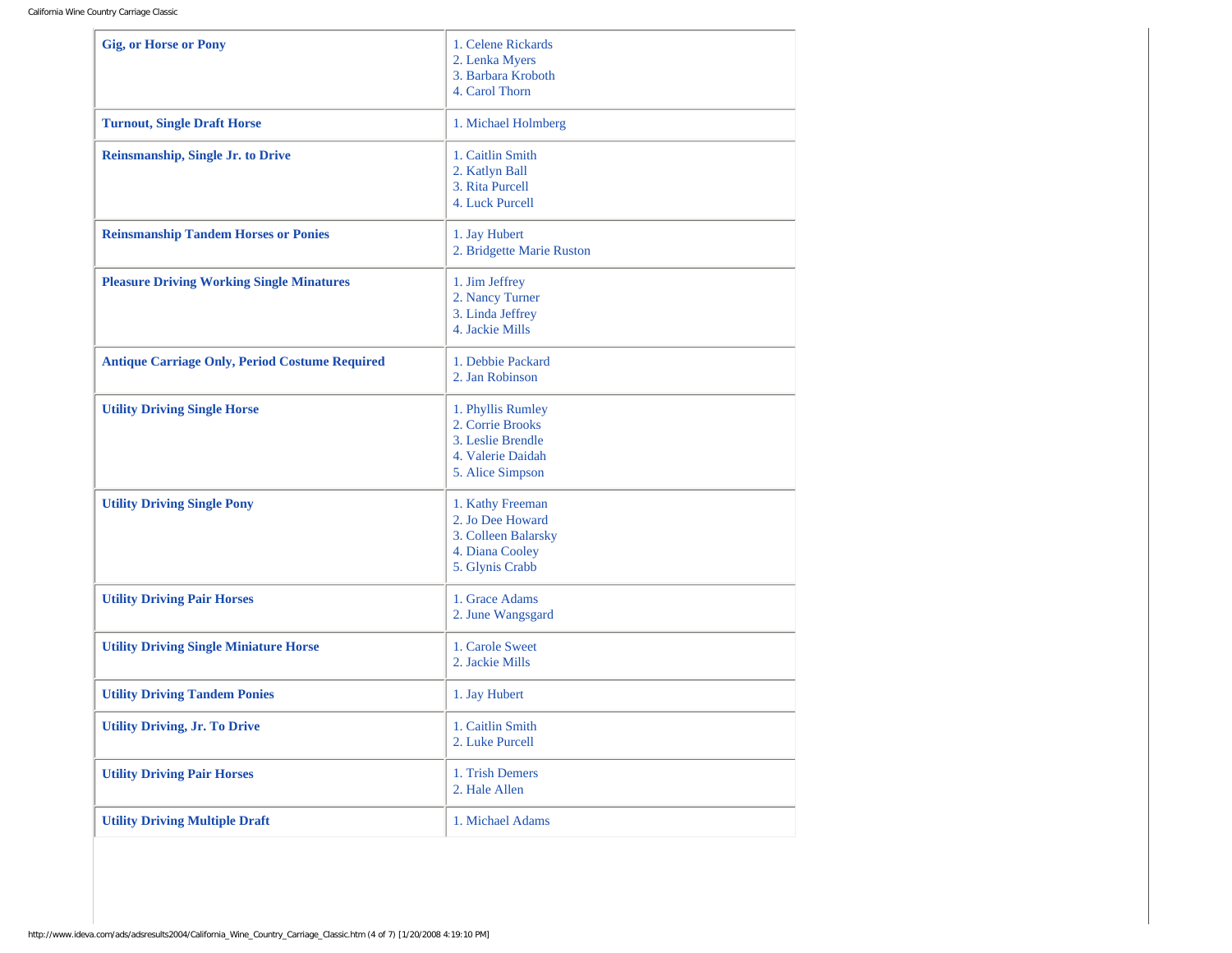| <b>Progressive Obstacle Single Horse</b>                  | 1. Phyllis Rumley<br>2. Carole Sweet<br>3. Corie Brooks<br>4. Dan Moore<br>5. Valerie Daiday         |
|-----------------------------------------------------------|------------------------------------------------------------------------------------------------------|
| <b>Progressive Obstacle Single Pony</b>                   | 1. Kathy Freeman<br>2. Jo Dee Howard<br>3. Kathy Henderson<br>4. Diana Cooley<br>5. Bob Ashworth     |
| <b>Progressive Obstacle Pair Ponies</b>                   | 1. June Wangsgard<br>2. Grace Adams                                                                  |
| <b>Progressive Obstacle Single Miniature Horse</b>        | 1. Jim Jeffrey<br>2. Nancy Turner<br>3. Jackie Mills<br>4. Brianna Sweet<br>5. Linda Jeffery         |
| <b>Progressive Obstacle Tandem Ponies</b>                 | 1. Jay Hubert<br>2. Bridgette Marie Ruston                                                           |
| <b>Progressive Obstacle Junior To Drive</b>               | 1. Caitlin Smith<br>2. Luke Purcell                                                                  |
| <b>Progressive Obstacle Pair Horse</b>                    | 1. Trish Demers<br>2. Hale Allen                                                                     |
| <b>Pick Your Own Route Single Horse</b>                   | 1. Phyllis Rumley<br>2. Corie Brooks<br>3. Valerie Daidah<br>4. Susan Christensen<br>5. Carole Sweet |
| <b>Pick Your Own Route Single Pony</b>                    | 1. Diane Cooley<br>2. Bob Ashworth<br>3. Celene Rickards<br>4. Kathy Henderson<br>5. Glynis Crabb    |
| <b>Pick Your Own Route Single Miniature Horse</b>         | 1. Linda Jeffrey<br>2. Jim Jeffrey<br>3. Nancy Turner<br>4. Andrew Sweet<br>5. Jackie Mills          |
| <b>Pick Your Own Route Single Draft</b>                   | 1. Michael Adams                                                                                     |
| <b>Pick Your Own Route Single, Jr. to Drive</b>           | 1. Luck Purcell                                                                                      |
| <b>Pick Your Own Route Pair Ponies</b>                    | 1. Grace Adams                                                                                       |
| <b>Progressive Obstacle Pair or Multiple Draft Horses</b> | 1. Michael Adams                                                                                     |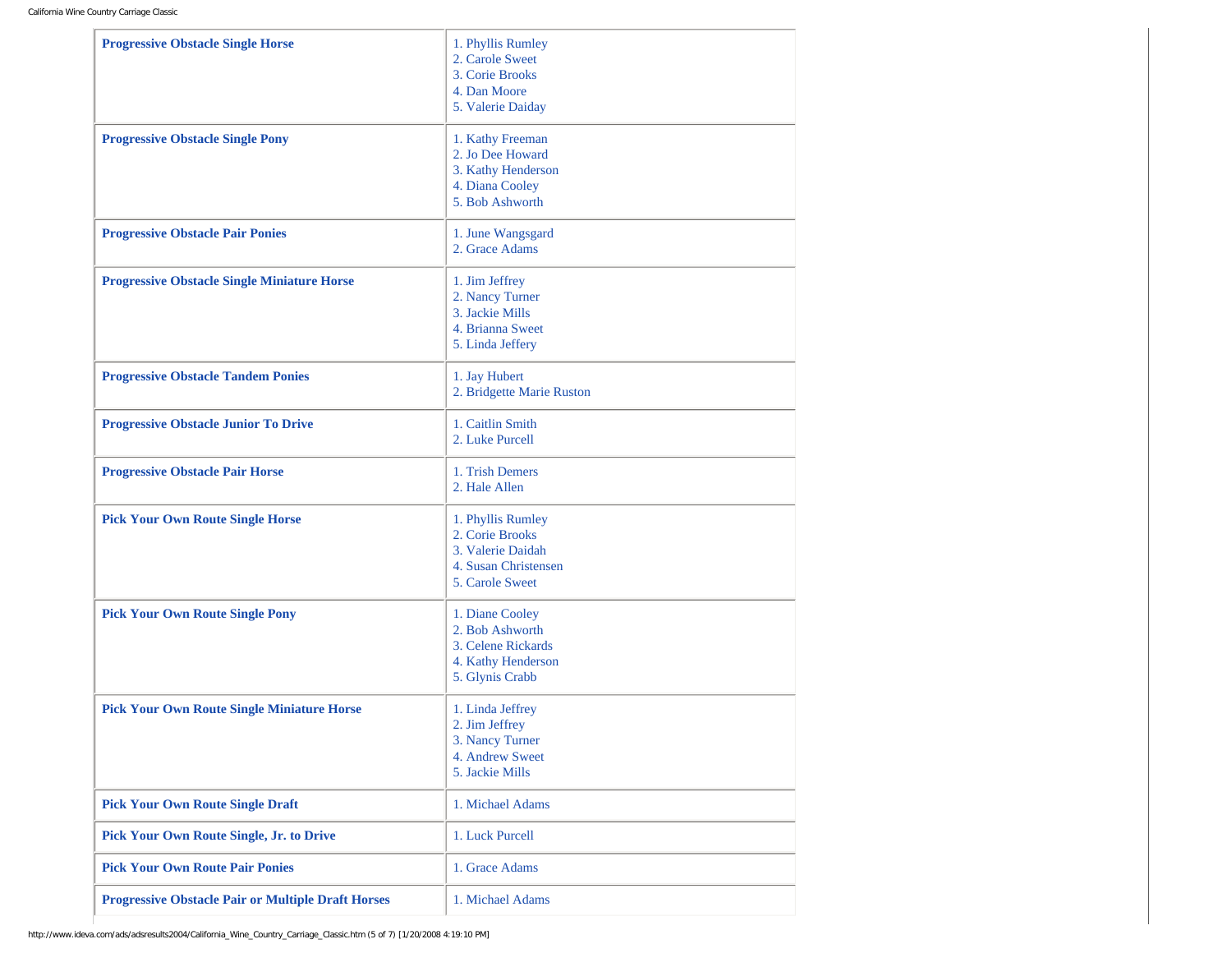| <b>Progressive Obstacle Tandem Ponies</b>    | 1. Jay Hubert                                                                                    |
|----------------------------------------------|--------------------------------------------------------------------------------------------------|
| <b>Pleasure Driving Working Single Draft</b> | 1. Michael Holmberg<br>2. Juan Erquiaga<br>3. Mike Lorenzini                                     |
| <b>Runabout</b>                              | 1. Caitllin Smith<br>2. Katlyn Ball<br>3. Shelly Chavoor<br>4. Sue Laidlaw<br>5. Alice Simpson   |
| <b>Pleasure Driving Working Pair Ponies</b>  | 1. Patricia Demers<br>2. Grace Adams<br>3. Stan Packard                                          |
| <b>Western Hitch</b>                         | 1. June Wangsgard                                                                                |
| <b>Costume Class</b>                         | 1. Jackie Mills<br>2. Grace Adams<br>3. Kathy Henderson                                          |
| <b>Double Jeopardy Single Horse</b>          | 1. Corie Brooks<br>2. Phyllis Rumley<br>3. Lenka Myers<br>4. Susan Christensen<br>5. Judy Moore  |
| <b>Double Jeopardy Pair Ponies</b>           | 1. June Wangsgard<br>2. Grace Adams<br>3. Stan Packard                                           |
| <b>Double Jeopardy Single Ponies</b>         | 1. Kathy Freeman<br>2. Barbara Kothe<br>3. Bob Ashworth<br>4. Andrew Sweet<br>5. Celene Rickards |
| <b>Double Jeopardy Pair Horses</b>           | 1. Trish Demers                                                                                  |
| <b>Double Jeopardy Tandem Pony</b>           | 1. Jay Hubert                                                                                    |

amm **Committee Constitution of MARTIN COM-**

> ADS Favorites: Competition Results - Go

**THE AMERICAN DRIVING SOCIETY 2324 Clark Rd. Lapeer, MI 48445 (810) 664-8666 FAX (810) 664-2405**